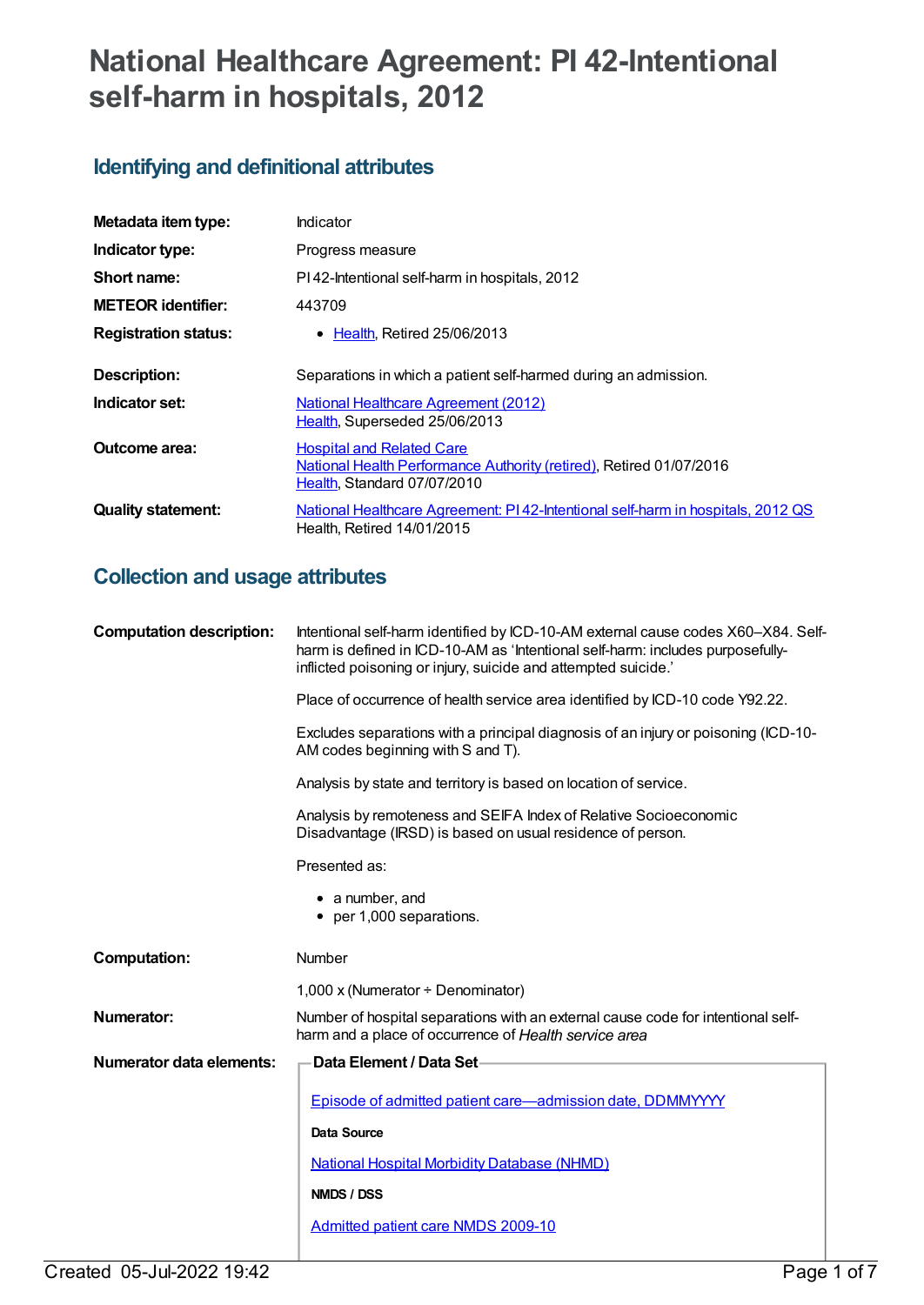#### **Guide for use**

Data source type: Administrative by-product data

#### **Data Element / Data Set**

Episode of admitted patient [care—separation](https://meteor.aihw.gov.au/content/270025) date, DDMMYYYY

**Data Source**

National Hospital Morbidity [Database](https://meteor.aihw.gov.au/content/394352) (NHMD)

**NMDS / DSS**

[Admitted](https://meteor.aihw.gov.au/content/374205) patient care NMDS 2009-10

**Guide for use**

Data source type: Administrative by-product data

**Data Element / Data Set**

[Person—person](https://meteor.aihw.gov.au/content/290046) identifier, XXXXXX[X(14)]

**Data Source**

National Hospital Morbidity [Database](https://meteor.aihw.gov.au/content/394352) (NHMD)

**NMDS / DSS**

[Admitted](https://meteor.aihw.gov.au/content/374207) patient mental health care NMDS 2009-10

**Guide for use**

Data source type: Administrative by-product data

#### **Data Element / Data Set**

Episode of admitted patient [care—condition](https://meteor.aihw.gov.au/content/354816) onset flag, code N

**Data Source**

National Hospital Morbidity [Database](https://meteor.aihw.gov.au/content/394352) (NHMD)

**NMDS / DSS**

[Admitted](https://meteor.aihw.gov.au/content/374207) patient mental health care NMDS 2009-10

**Guide for use**

Data source type: Administrative by-product data

### **Data Element / Data Set**

Episode of [care—additional](https://meteor.aihw.gov.au/content/356587) diagnosis, code (ICD-10-AM 6th edn) ANN{.N[N]}

**Data Source**

National Hospital Morbidity [Database](https://meteor.aihw.gov.au/content/394352) (NHMD)

**NMDS / DSS**

[Admitted](https://meteor.aihw.gov.au/content/374205) patient care NMDS 2009-10

#### **Guide for use**

Data source type: Administrative by-product data

#### **Data Element / Data Set**

Episode of [care—principal](https://meteor.aihw.gov.au/content/361034) diagnosis, code (ICD-10-AM 6th edn) ANN{.N[N]}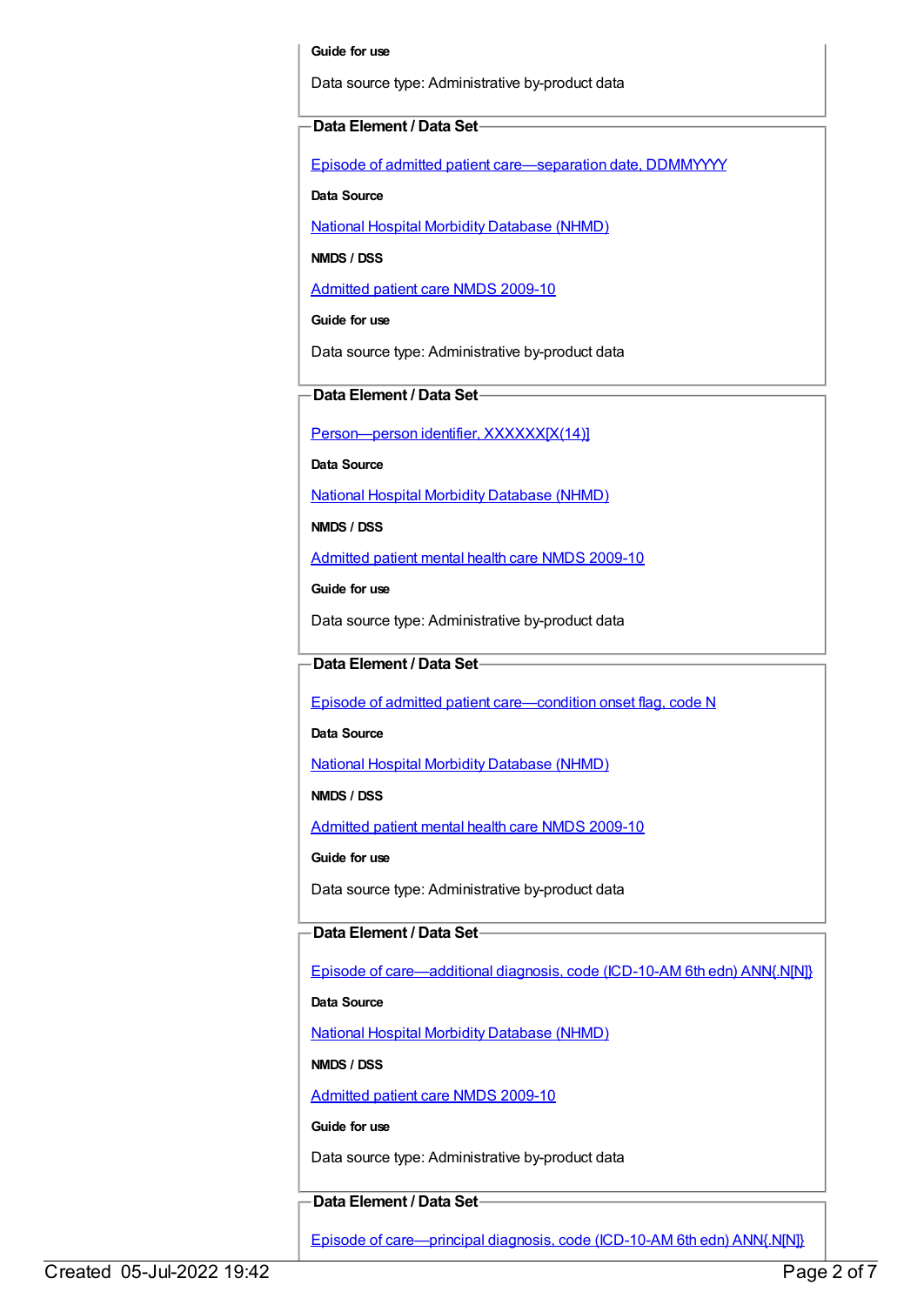#### **Data Source**

National Hospital Morbidity [Database](https://meteor.aihw.gov.au/content/394352) (NHMD)

**NMDS / DSS**

[Admitted](https://meteor.aihw.gov.au/content/374205) patient care NMDS 2009-10

**Guide for use**

Data source type: Administrative by-product data

## **Data Element / Data Set**

Injury [event—place](https://meteor.aihw.gov.au/content/361677) of occurrence, code (ICD-10-AM 6th edn) ANN{.N[N]}

**Data Source**

National Hospital Morbidity [Database](https://meteor.aihw.gov.au/content/394352) (NHMD)

**NMDS / DSS**

[Admitted](https://meteor.aihw.gov.au/content/374205) patient care NMDS 2009-10

**Guide for use**

Data source type: Administrative by-product data

### **Data Element / Data Set**

Injury [event—external](https://meteor.aihw.gov.au/content/361926) cause, code (ICD-10-AM 6th edn) ANN{.N[N]}

**Data Source**

National Hospital Morbidity [Database](https://meteor.aihw.gov.au/content/394352) (NHMD)

**NMDS / DSS**

[Admitted](https://meteor.aihw.gov.au/content/374207) patient mental health care NMDS 2009-10

**Guide for use**

Data source type: Administrative by-product data

**Denominator:** Total number of separations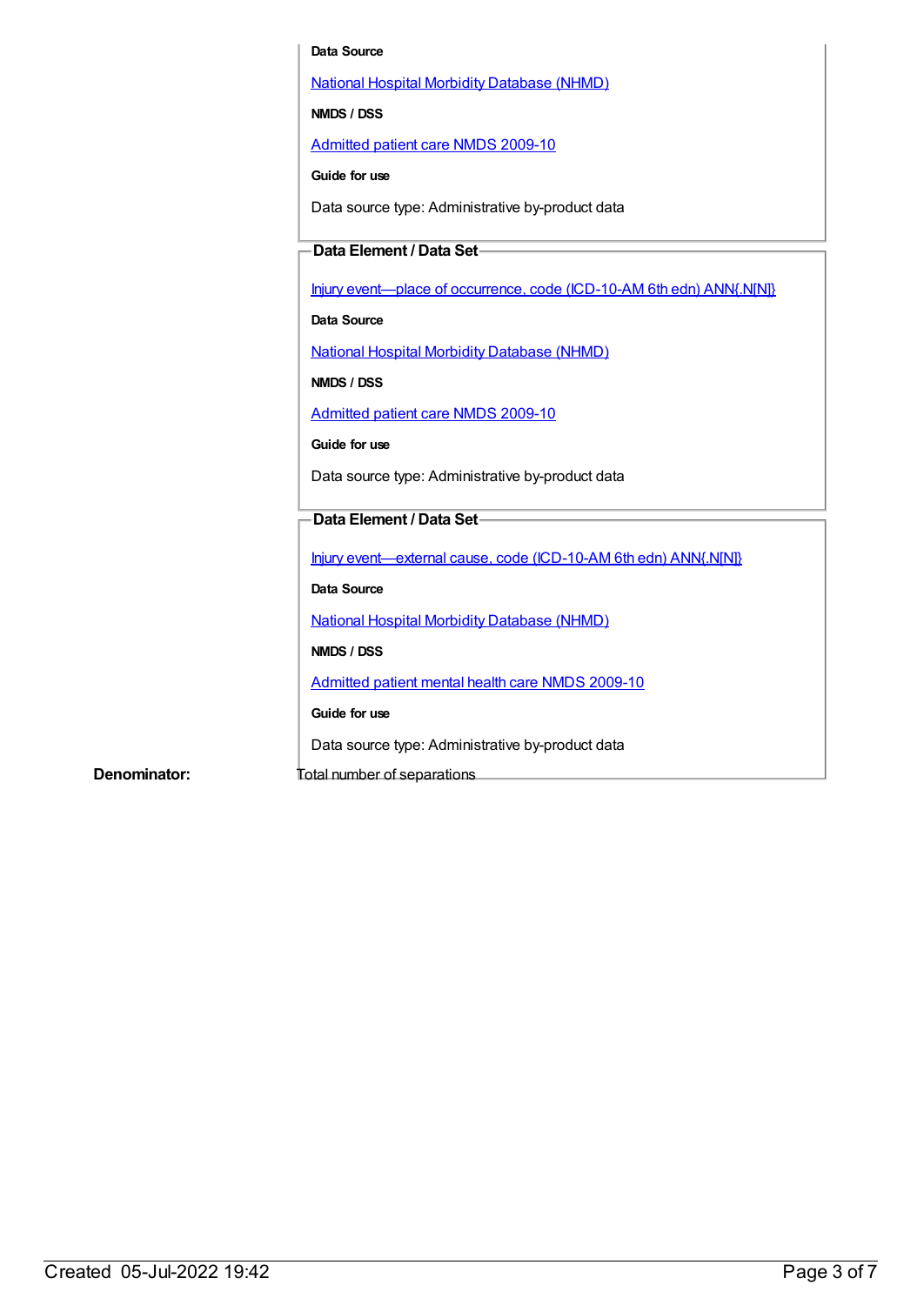| Denominator data<br>elements: | Data Element / Data Set-                                                                                                                                     |  |
|-------------------------------|--------------------------------------------------------------------------------------------------------------------------------------------------------------|--|
|                               | Episode of admitted patient care-admission date, DDMMYYYY                                                                                                    |  |
|                               | <b>Data Source</b>                                                                                                                                           |  |
|                               | <b>National Hospital Morbidity Database (NHMD)</b>                                                                                                           |  |
|                               | NMDS / DSS                                                                                                                                                   |  |
|                               | Admitted patient care NMDS 2009-10                                                                                                                           |  |
|                               | Guide for use                                                                                                                                                |  |
|                               | Data source type: Administrative by-product data                                                                                                             |  |
|                               | Data Element / Data Set-                                                                                                                                     |  |
|                               | Episode of admitted patient care-separation date, DDMMYYYY                                                                                                   |  |
|                               | <b>Data Source</b>                                                                                                                                           |  |
|                               | <b>National Hospital Morbidity Database (NHMD)</b>                                                                                                           |  |
|                               | NMDS / DSS                                                                                                                                                   |  |
|                               | <b>Admitted patient care NMDS 2009-10</b>                                                                                                                    |  |
|                               | Guide for use                                                                                                                                                |  |
|                               | Data source type: Administrative by-product data                                                                                                             |  |
| Disaggregation:               | 2009-10-Nationally, by SEIFA Index of Relative Socioeconomic<br>Disadvantage (IRSD) deciles                                                                  |  |
|                               | 2009-10-State and territory, by:                                                                                                                             |  |
|                               | • hospital sector<br>• Indigenous status<br>• remoteness (Australian Standard Geographical Classification Remoteness<br>Structure)<br>• SEIFA IRSD quintiles |  |

Some disaggregations may result in numbers too small for publication. National disaggregation by Indigenous status will be based on data only from jurisdictions for which the quality of Indigenous identification is considered acceptable.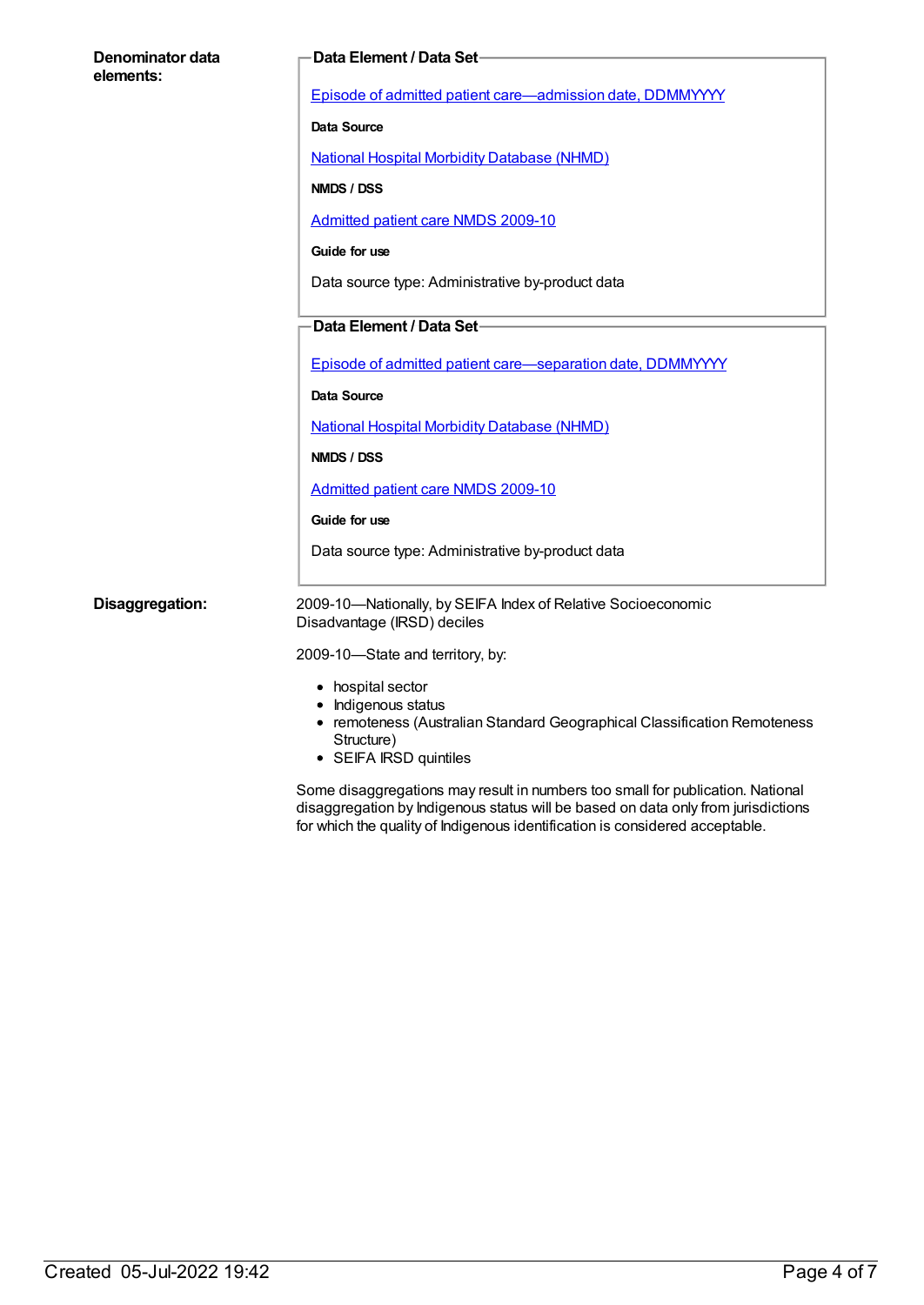#### **Disaggregation data elements:**

#### **Data Element / Data Set**

[Establishment—Australian](https://meteor.aihw.gov.au/content/269941) state/territory identifier, code N

**Data Source**

National Hospital Morbidity [Database](https://meteor.aihw.gov.au/content/394352) (NHMD)

**NMDS / DSS**

[Admitted](https://meteor.aihw.gov.au/content/374205) patient care NMDS 2009-10

#### **Guide for use**

Data source type: Administrative by-product data Used for disaggregation by state/territory (public and private hospitals).

#### **Data Element / Data Set**

[Establishment—sector,](https://meteor.aihw.gov.au/content/269977) code N

**Data Source**

National Hospital Morbidity [Database](https://meteor.aihw.gov.au/content/394352) (NHMD)

**NMDS / DSS**

[Admitted](https://meteor.aihw.gov.au/content/374205) patient care NMDS 2009-10

**Guide for use**

Data source type: Administrative by-product data

#### **Data Element / Data Set**

Person-Indigenous status, code N

**Data Source**

National Hospital Morbidity [Database](https://meteor.aihw.gov.au/content/394352) (NHMD)

**NMDS / DSS**

[Admitted](https://meteor.aihw.gov.au/content/374205) patient care NMDS 2009-10

**Guide for use**

Data source type: Administrative by-product data

#### **Data Element / Data Set**

[Person—area](https://meteor.aihw.gov.au/content/377103) of usual residence, geographical location code (ASGC 2008) **NNNNN** 

**Data Source**

National Hospital Morbidity [Database](https://meteor.aihw.gov.au/content/394352) (NHMD)

**NMDS / DSS**

[Admitted](https://meteor.aihw.gov.au/content/374205) patient care NMDS 2009-10

#### **Guide for use**

Data source type: Administrative by-product data Used for disaggregation by remoteness and SEIFA IRSD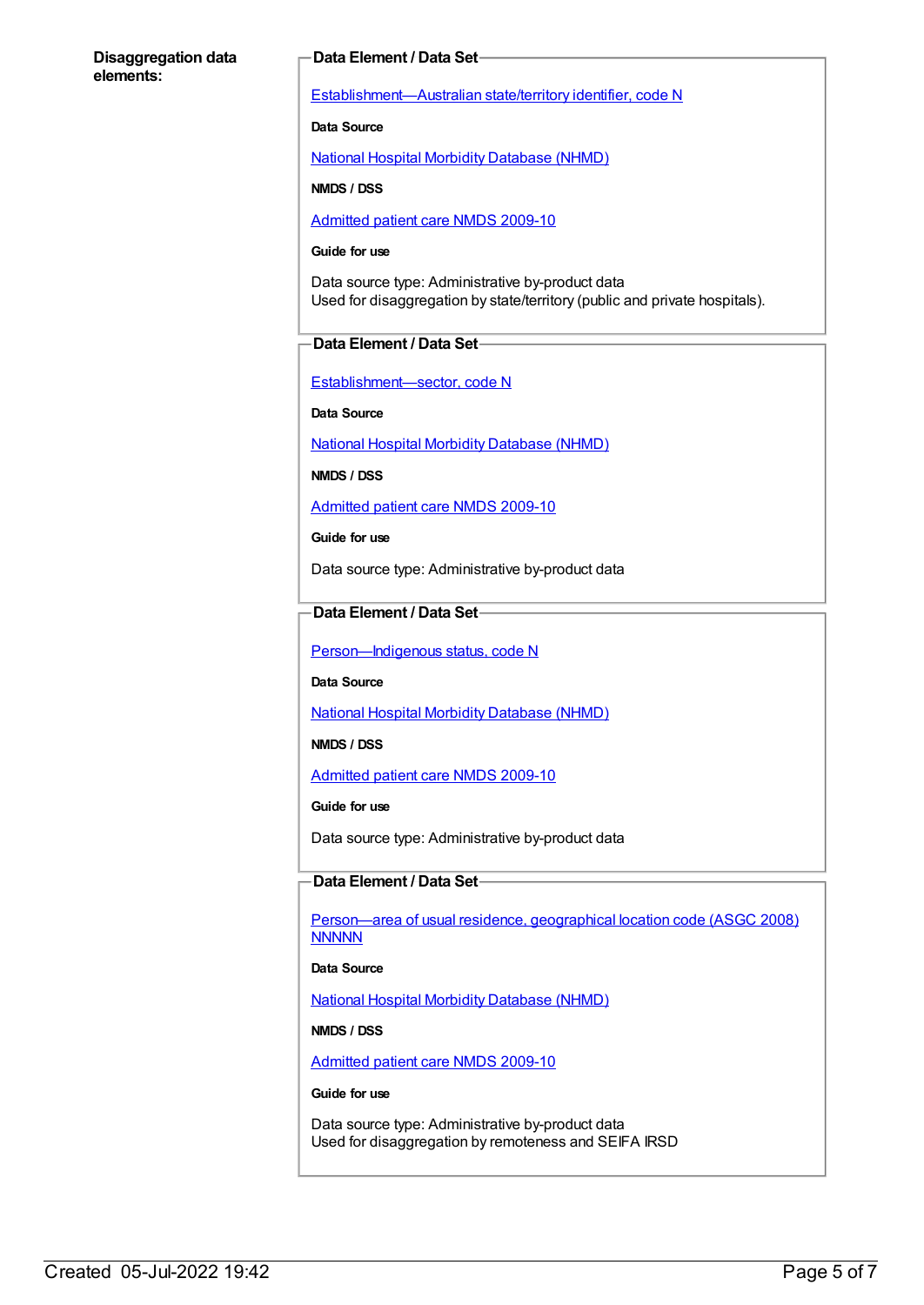**Comments:** Most recent data available for 2012 CRC report: 2009–10

The scope of the National Hospital Morbidity Database (NHMD) is episodes of care for admitted patients in essentially all hospitals in Australia, including public and private acute and psychiatric hospitals, free-standing day hospital facilities, alcohol and drug treatment hospitals and dental hospitals.

## **Representational attributes**

| Rate    |
|---------|
| Real    |
| Episode |
| N N     |
|         |

## **Indicator conceptual framework**

| Safety               |
|----------------------|
|                      |
| <b>Effectiveness</b> |
|                      |

## **Data source attributes**

| Data sources:             | Data Source                                        |  |
|---------------------------|----------------------------------------------------|--|
|                           | <b>National Hospital Morbidity Database (NHMD)</b> |  |
|                           | <b>Frequency</b>                                   |  |
|                           | Annual                                             |  |
|                           | Data custodian                                     |  |
|                           | Australian Institute of Health and Welfare         |  |
| Accountability attributes |                                                    |  |

## **Accountability attributes**

| <b>Reporting requirements:</b>                                                   | National Healthcare Agreement              |
|----------------------------------------------------------------------------------|--------------------------------------------|
| <b>Organisation responsible</b><br>for providing data:                           | Australian Institute of Health and Welfare |
| <b>Further data development / Specification: Interim</b><br>collection required: |                                            |

**Source and reference attributes**

## **Relational attributes**